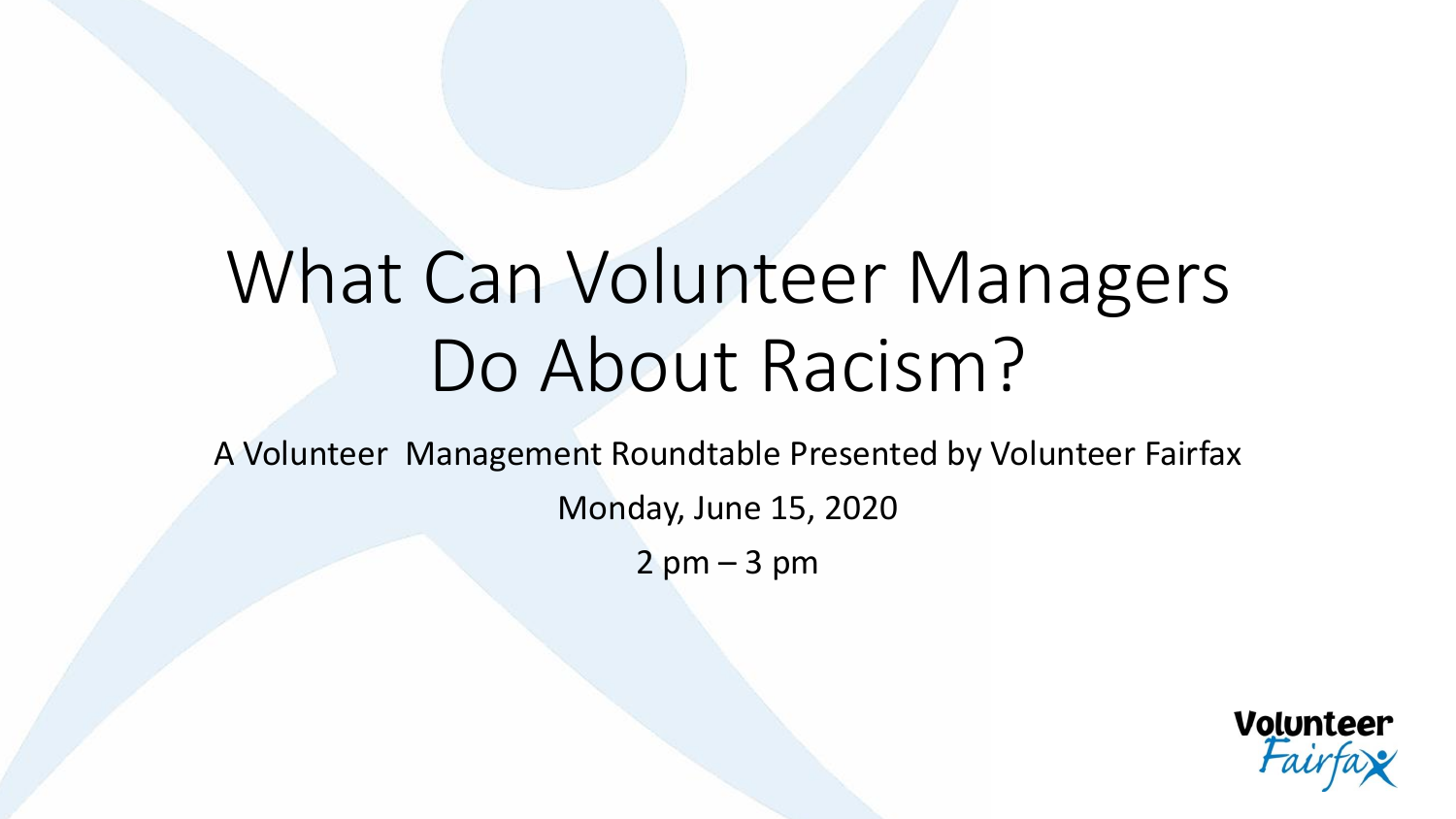#### Ground rules

- **This is a discussion**. We are here to guide you to issues -- not necessarily solutions -- to recognize and end racism. Please be respectful of others.
- **Feel free to keep the microphones open,** but be ready to put us on mute should you have unexpected noises.
- **Ask questions in the chat area or via your microphone.** Be respectful if more than one person tries to talk at one time.
- The **webinar will end at 3:00 pm (ish).** I will stay on the line should you have any additional volunteer management issues to discuss.

*The PowerPoint slides will be sent to you within 24-hours after the webinar.*

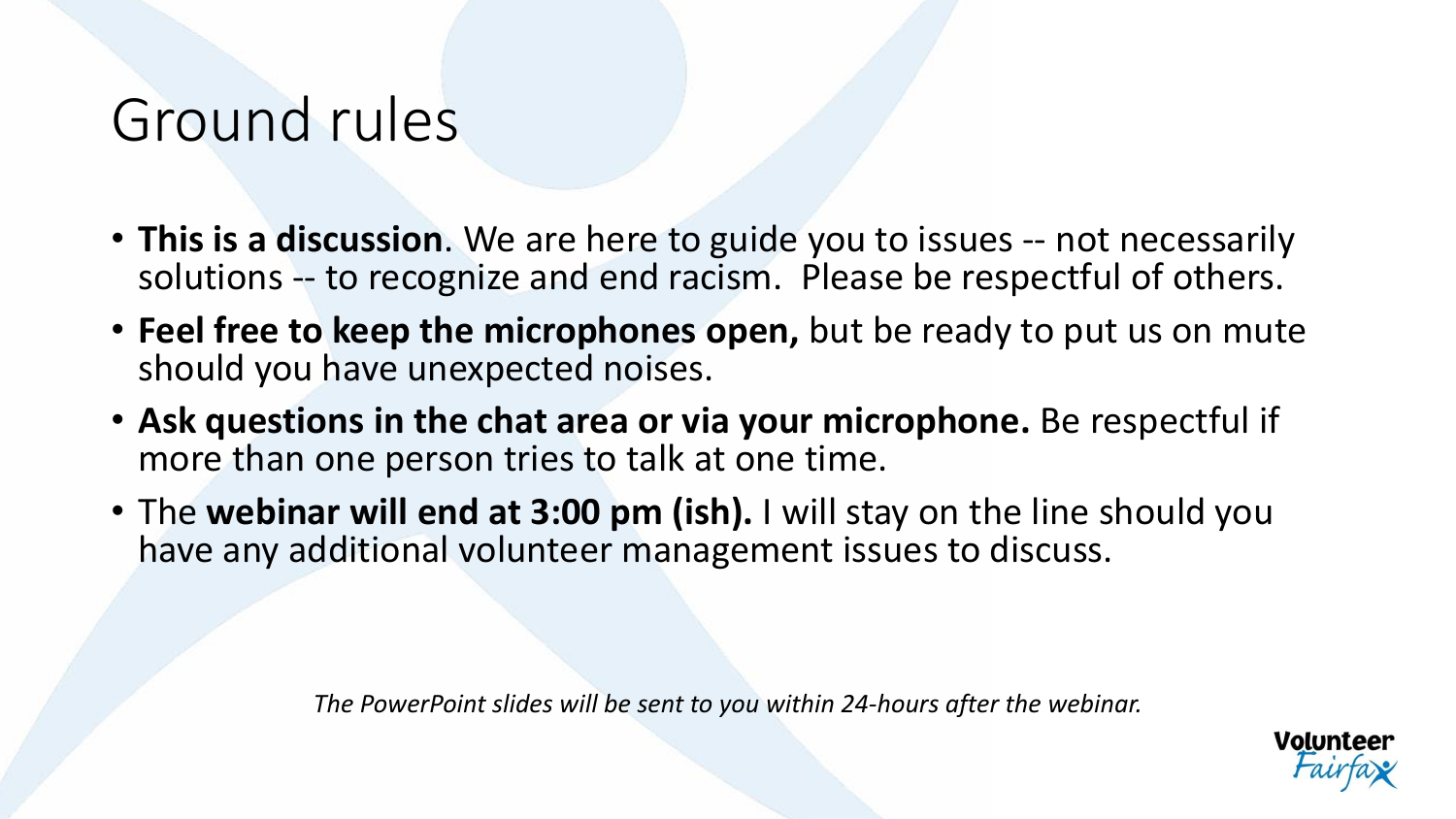#### **Presenters and Opening Remarks**

**Jerome Tennille, CVA, MSL Manager, Social Impact & Volunteerism Marriott International** 





**Susan Sanow Special Projects Manager, Volunteer Fairfax**

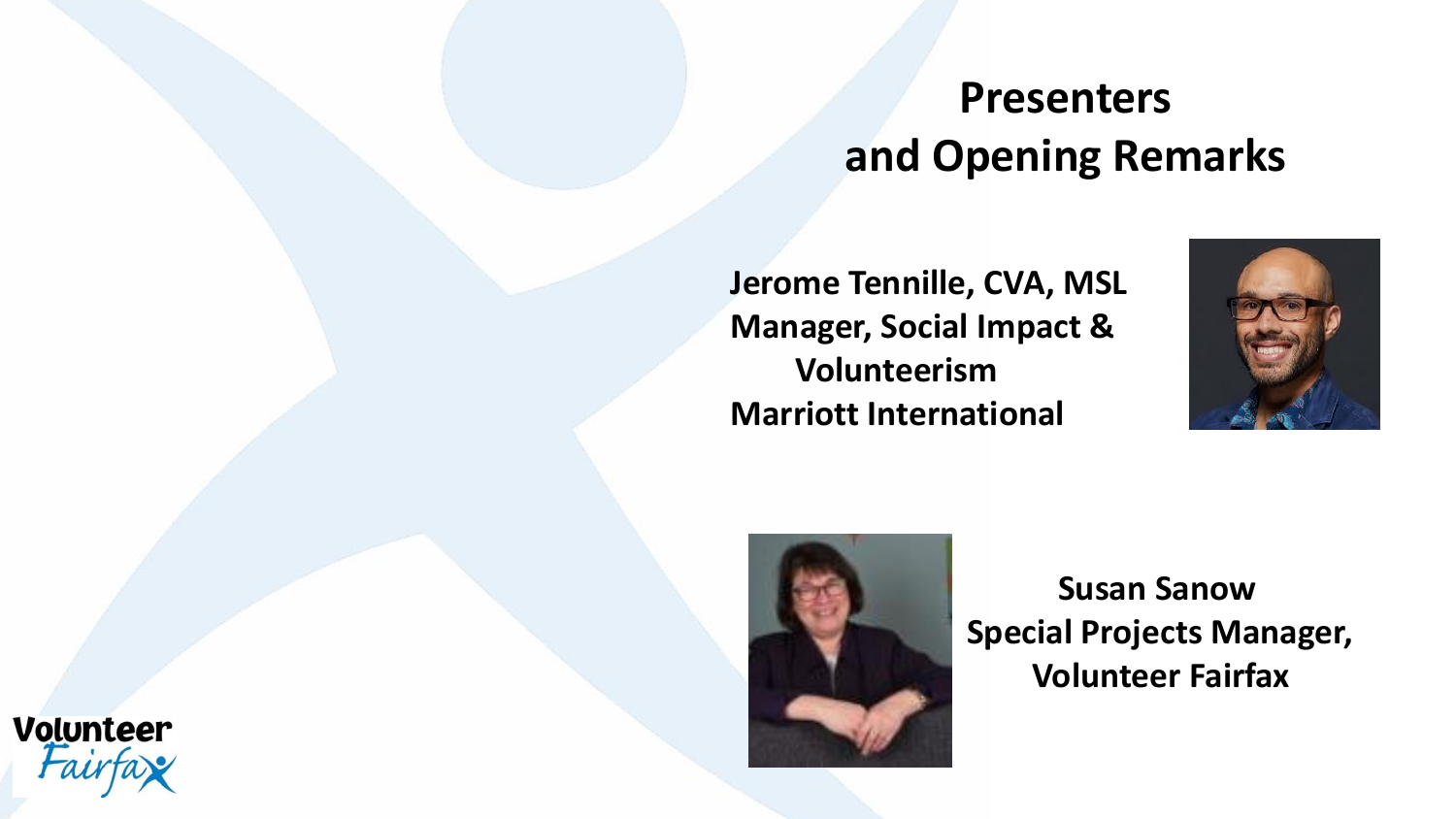### Actions of Active vs. Covert Racism

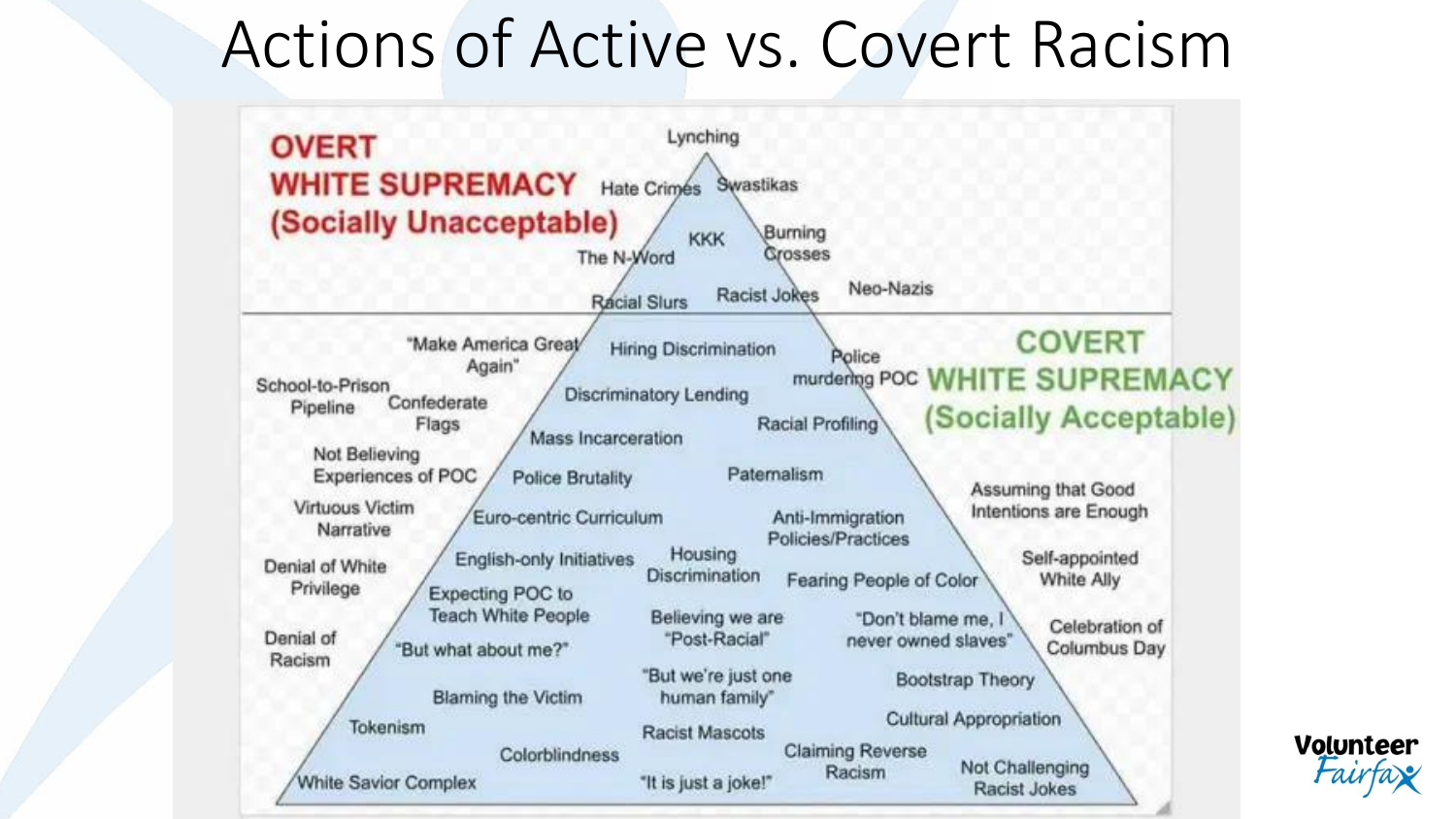#### The Nonprofit Sector: Who Holds the Power and Acts as Gatekeepers

"Like society looking at<br>addressing racial<br>inequalities, there are inherent power inherent power<br>imbalances in society. This<br>goes for [nonprofit]<br>organizations, too."

**Volunteer** 

--Tobi Johnson

- Executive director
- Board of directors
- Funders (foundations, government, corporations, individuals, others)
- "Keep quiet to keep nonprofit status?"
- Paid staff vs. unpaid volunteers
- Volunteers who are also donors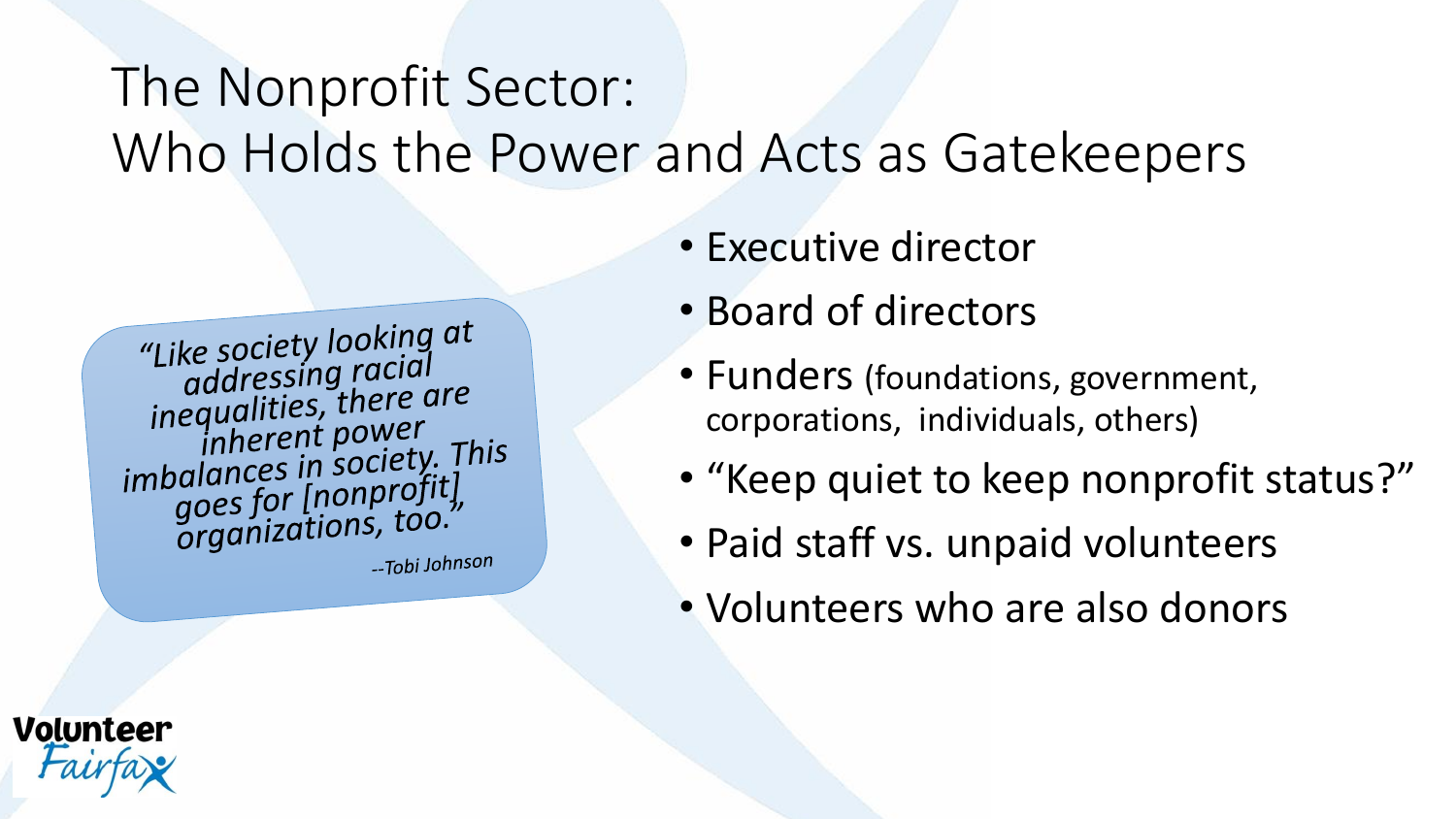### Volunteering is a path to battle racism because we…

- together, build empathetic pathways
- push people outside comfort zones
- breakdown barriers
- build knowledge
- provide opportunities to put name, faces and true stories to an issue
- offer a new "in-crowd" of serving others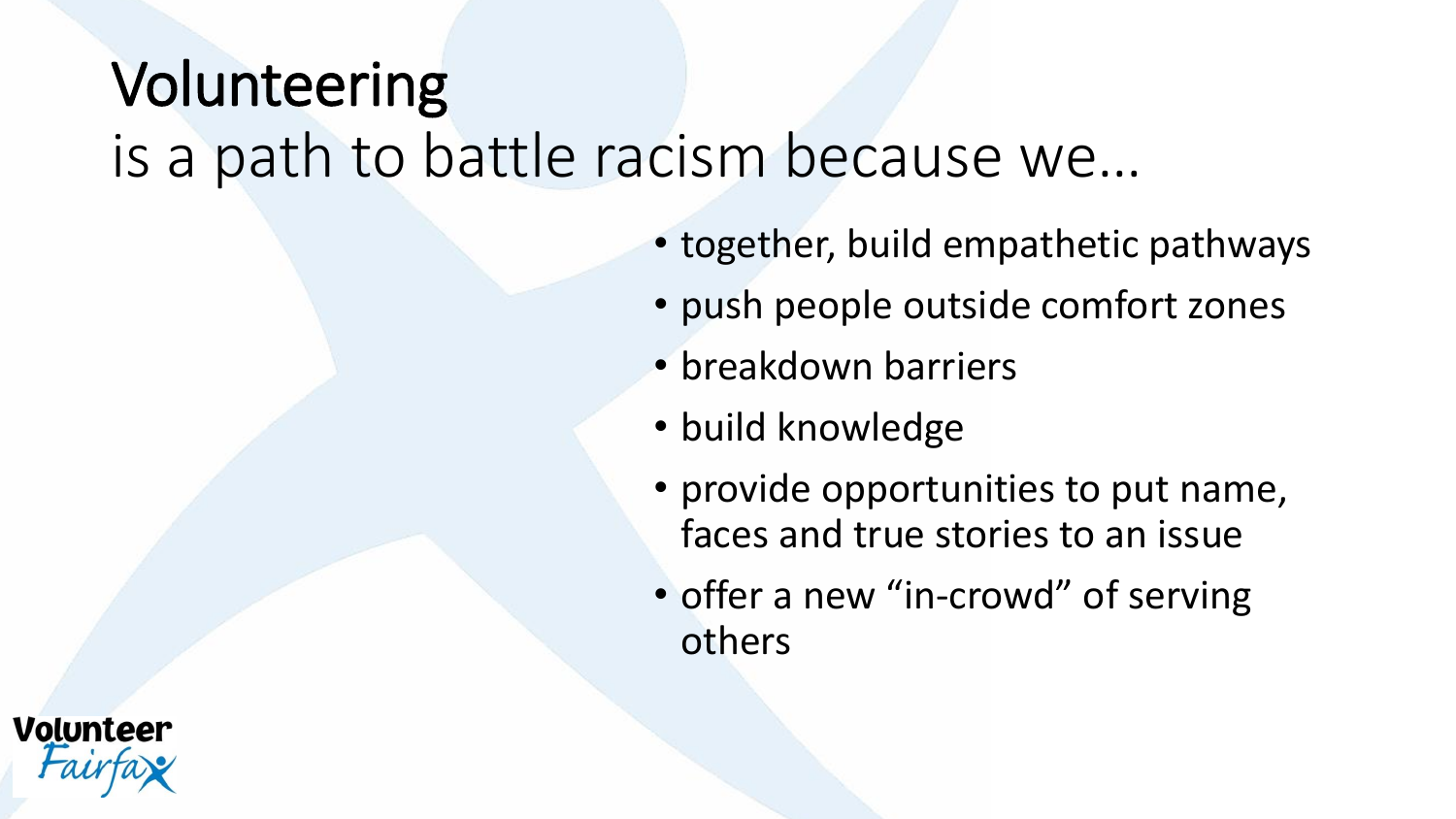### Why Volunteer Managers Can Help?



**Volunteer** 

- Empathetic.
- Curious.
- Brave.
- Problem solvers.
- At the front line.
- We establish policies.
- We establish practices.
- Try to create transformative volunteer opportunities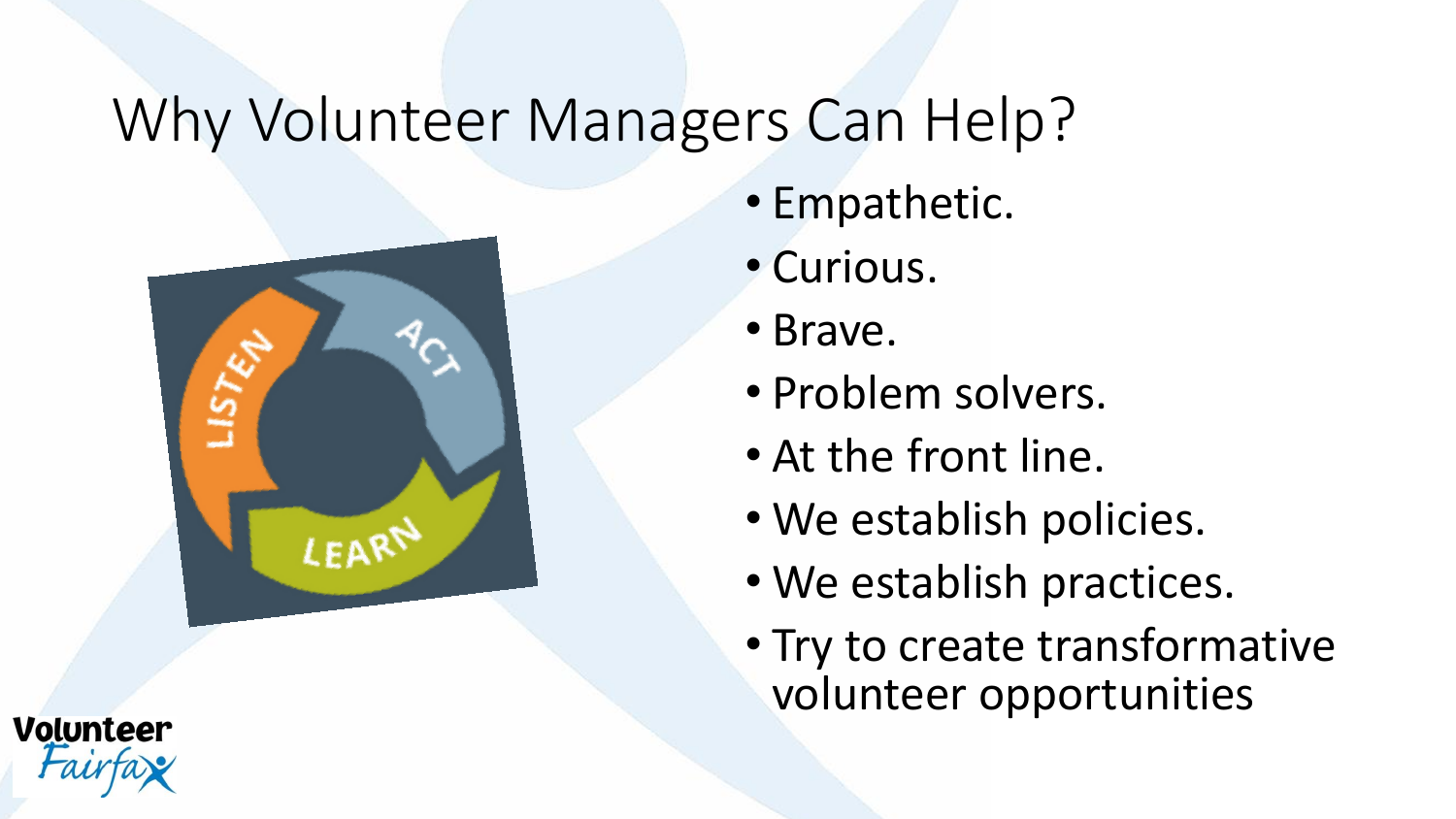### Volunteer Management Cycle



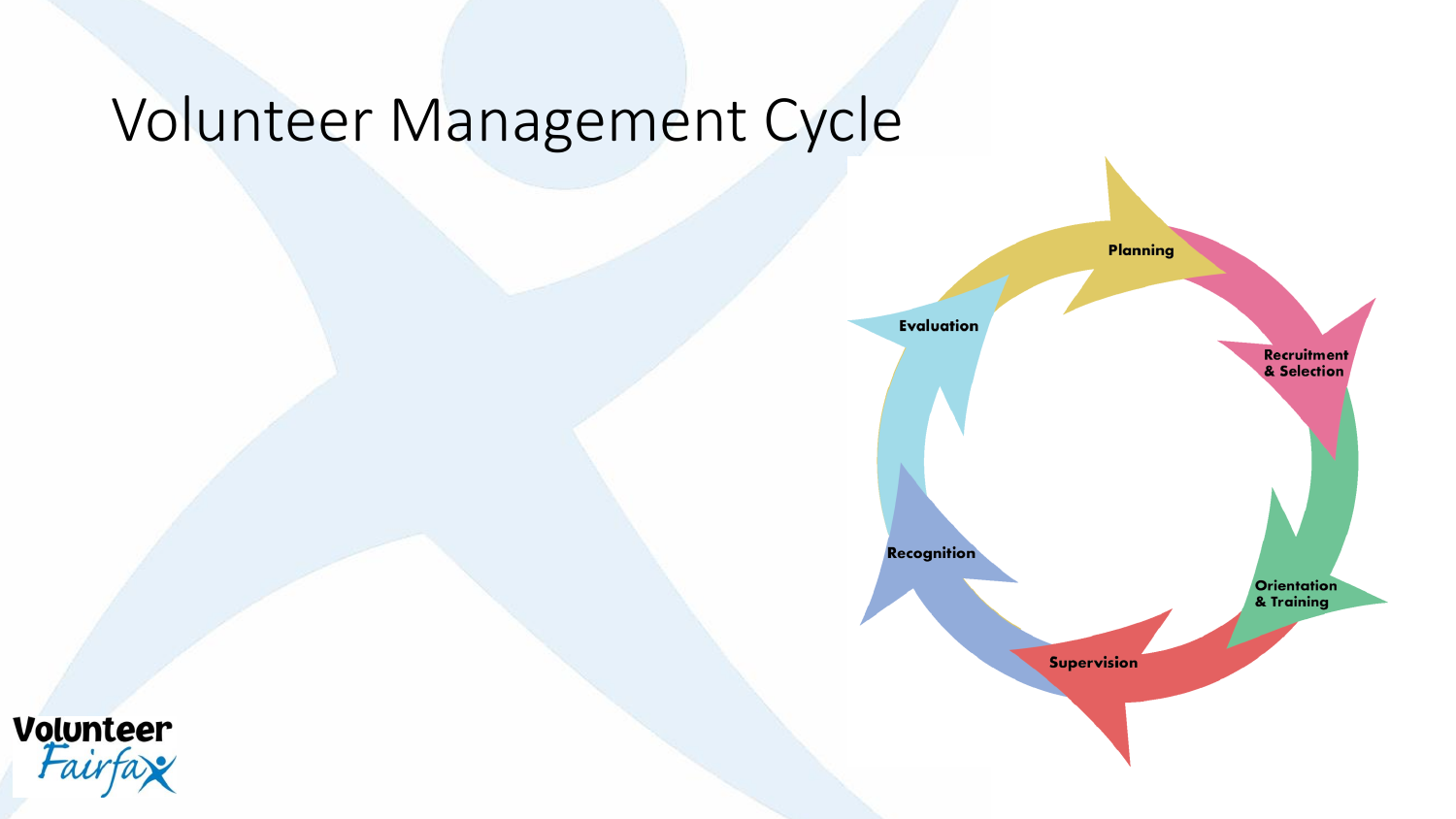#### **Planning**

- Race, ethnicity and culture matters when delivering services.
- Recognize mission/people you serve vs. volunteer base.
- Against a "color-blind" attitude, but we embrace inclusiveness.
- Build knowledge/impact of volunteers through data.

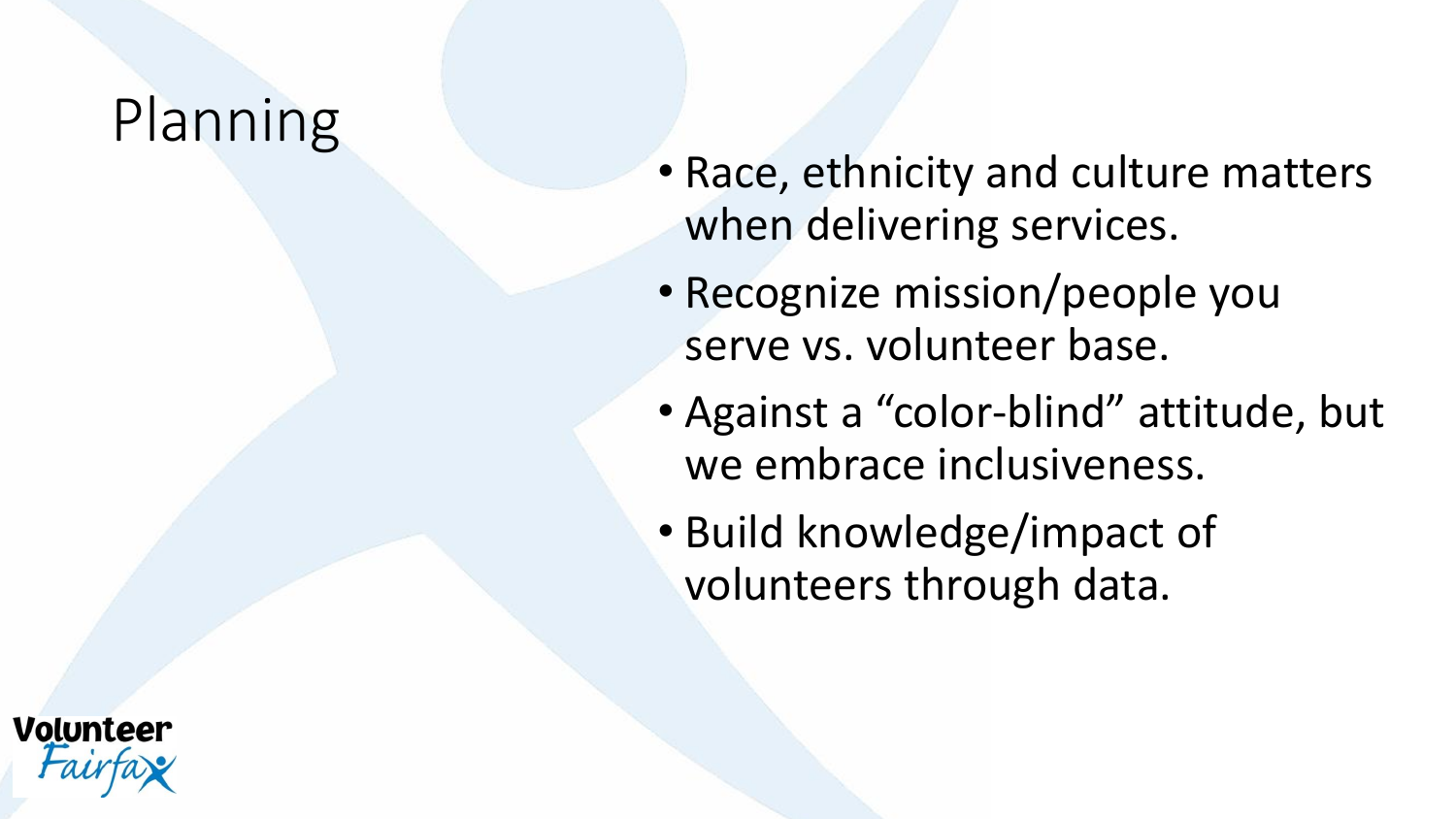#### Barriers to Volunteering

- "I was never asked"
- \$\$\$: Costs to volunteer? Costs of internships, work-study, apprenticeships.
- Address other financial barriers such as transportation, parking, uniforms, food, etc.
- Time availability: day, evening, weekends
- Geography:
	- volunteers vs. volunteer opportunities
	- -- transportation access, parking, safety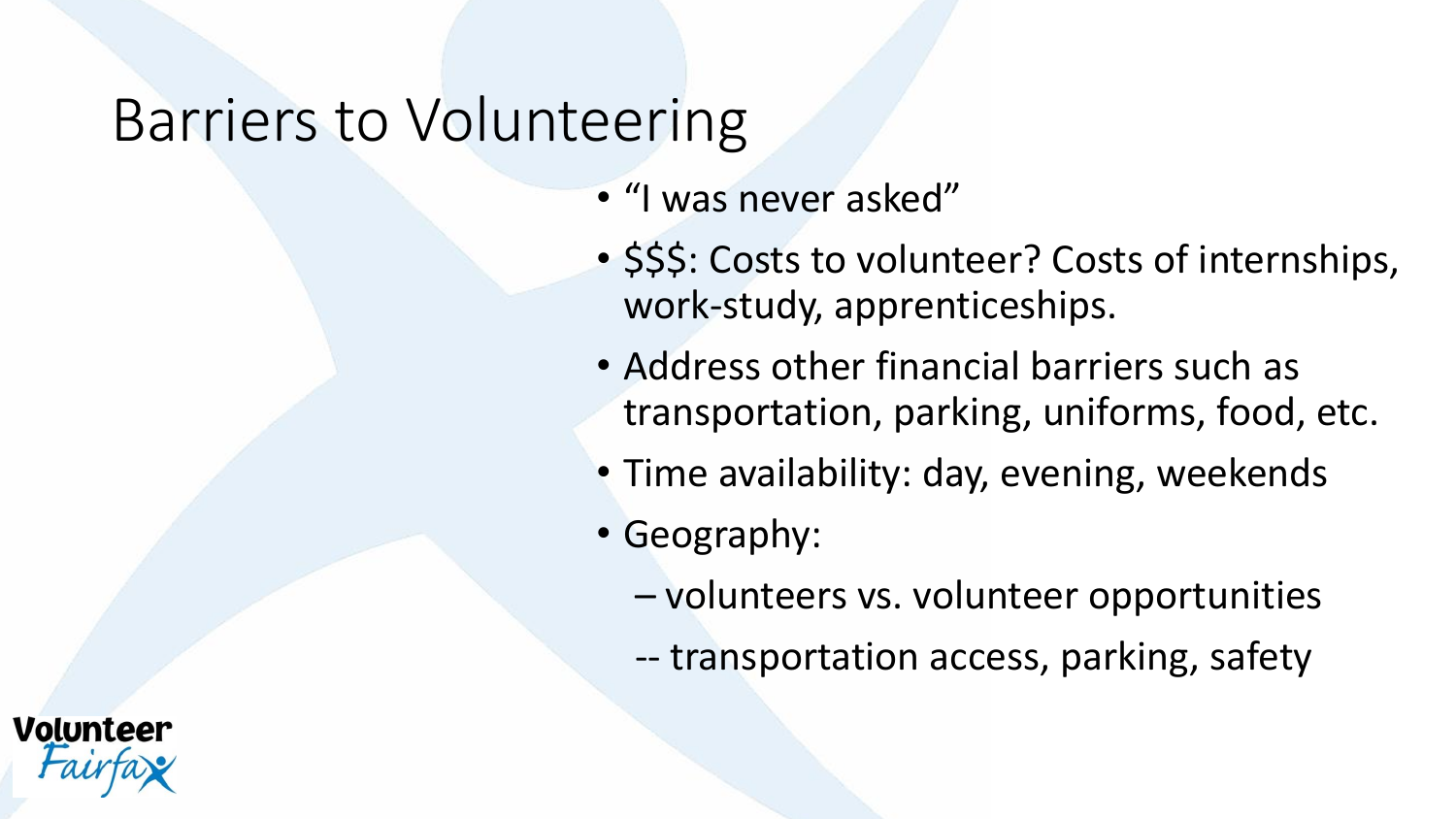#### Challenges to Volunteer Recruitment

- What does your volunteer corps looks like vs. the people an organization serves?
- Can recruitment/training/orientation be offered in different ways with a new, more welcoming lens?
- Do we build in a cycle of sameness?
- Inconsistent use of application process or background checks?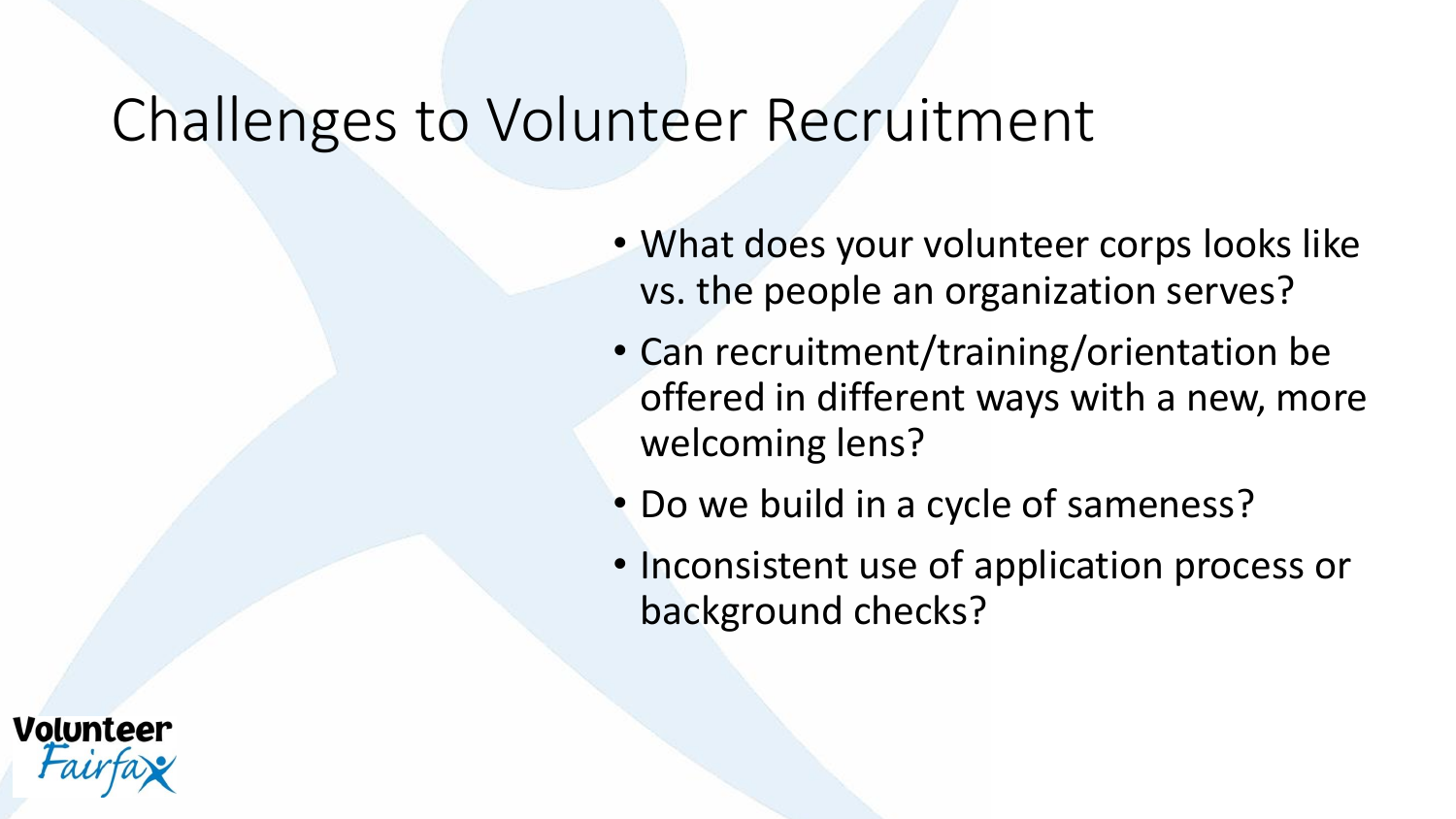Cultural Competence, Cultural Humility, Implicit Bias and more…

**Talking racial equity? Make sure you understand these 17 words**

<https://technical.ly/2020/06/10/talking-racial-equity-make-sure-you-understand-these-17-words-glossary/>

Impacting…

- Attitudes
- Policies
- Practices



Imagine an opportunity to design  $\alpha$ <br>Imagine an opportunity with a goal for Imagine an opportunity to accept an imagine and providing  $\frac{1}{2}$  volunteer opportunity with a goal for olunteer opportunity with the god.<br>learning, not just for volunteering?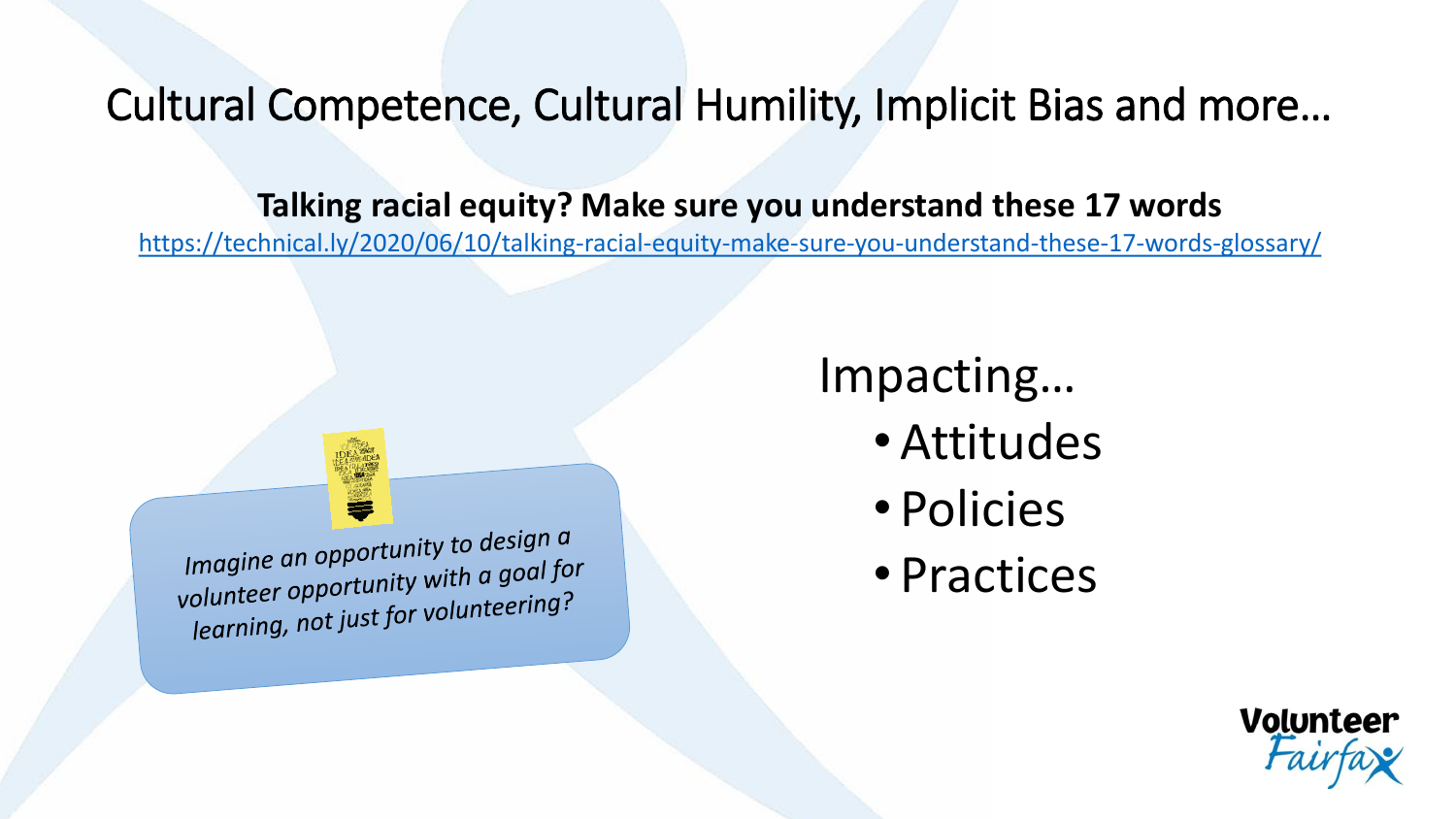## Event Volunteers: Are There Expectations That Expose a Material Divide?

- •Gala Support
- •Outdoor Activities
- Time Commitment
- Masks (and other COVID19 protections)



*If you commit to diversifying your volunteer base, but you continue to give priority event registration to long-time volunteers, you may be supporting systemic inequity.* 

*To change the dynamic, think about saving spots for some newer, younger, more diverse volunteers.* 

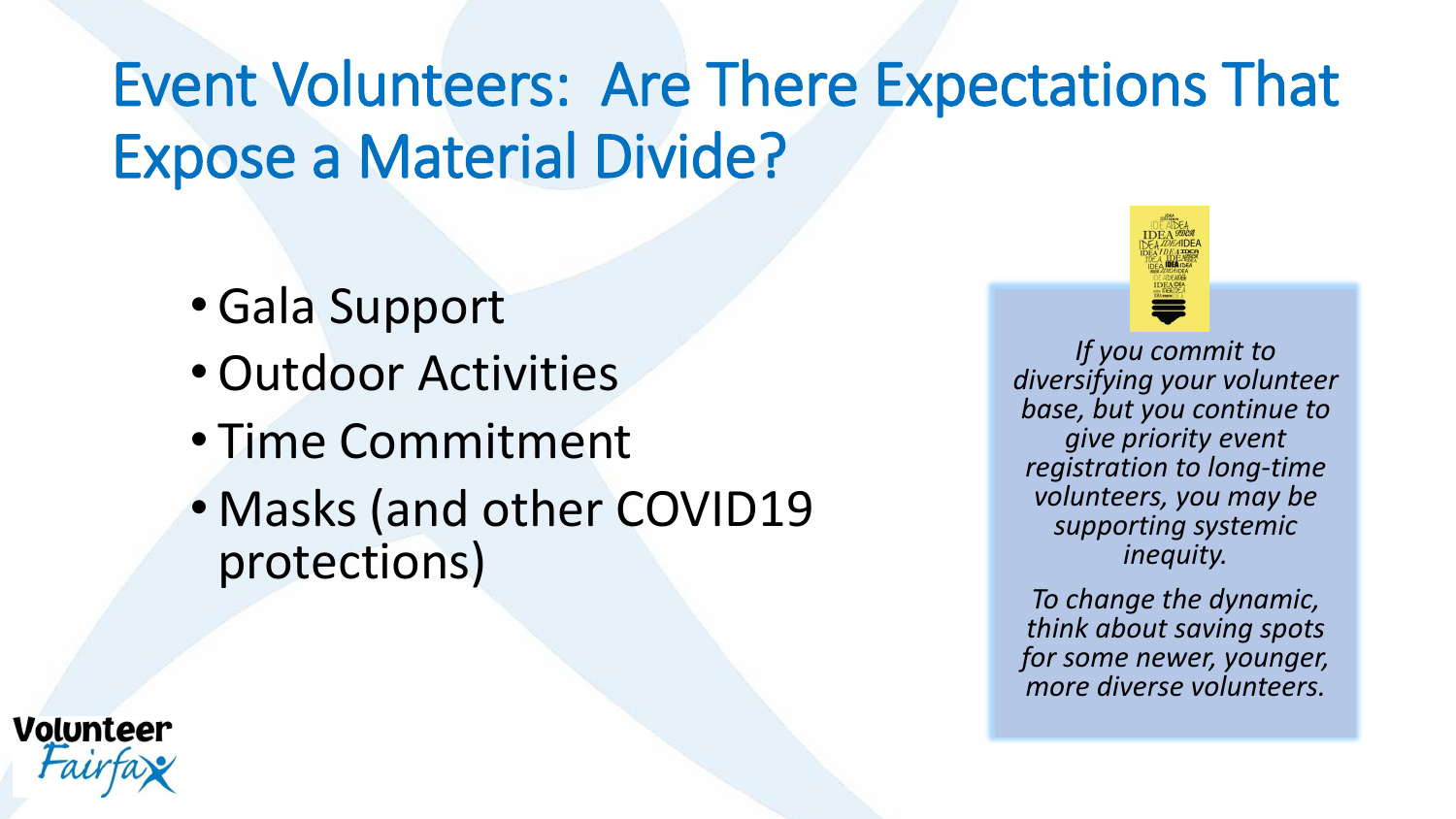## The Racial and Digital Divide for Virtual Volunteers



- Trending: continue the growth of virtual volunteering or return to in-person?
- Race, generation and technology access differences.
- Funder support: is the tail wagging the dog?

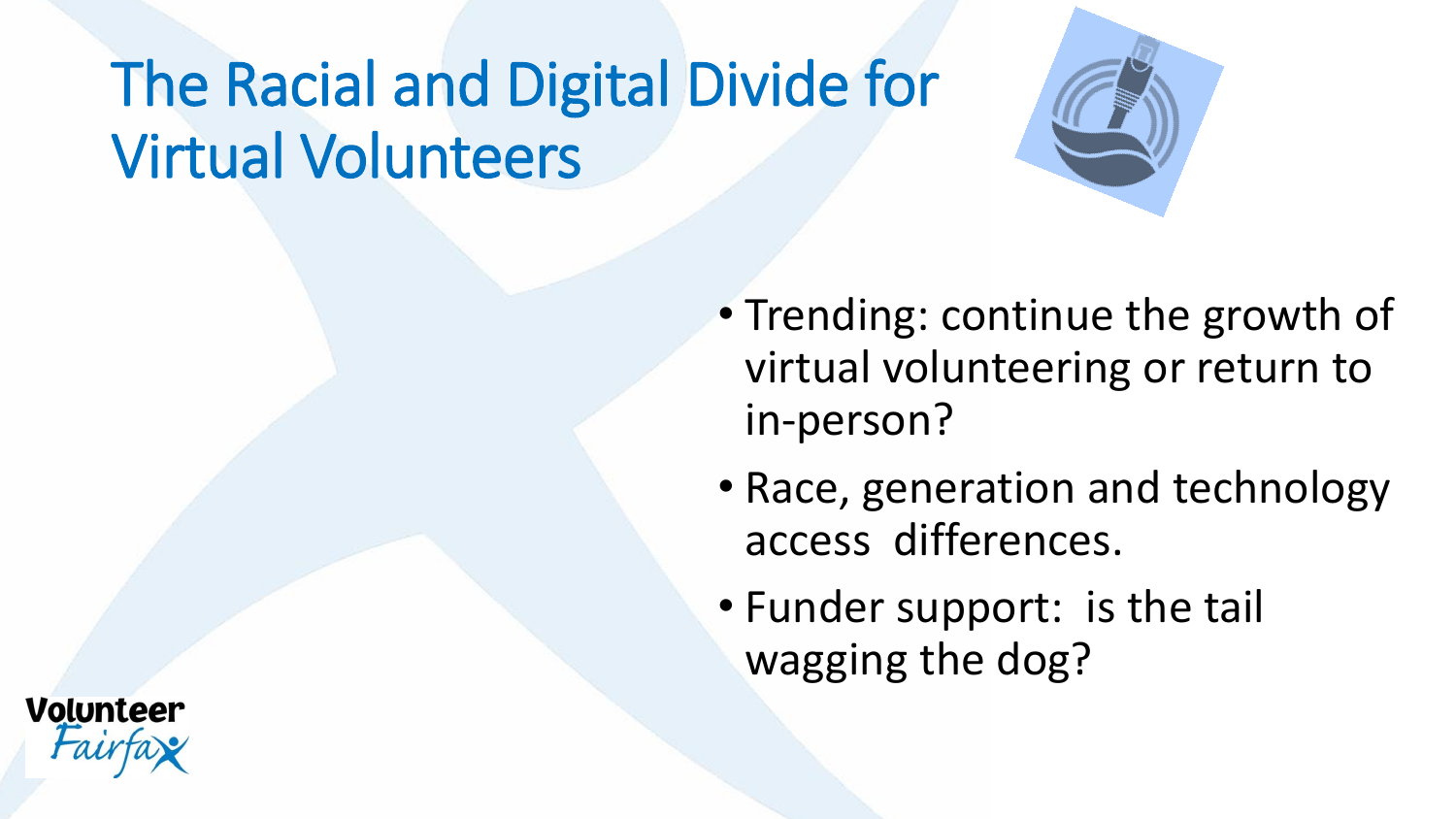#### Building Bridges with the Corporate Community

- Recognize barriers and bridge builders addressing the racial divide .
- When is the last time you did a "corporate refresh" seeking black or minority-owned businesses.
- Volunteers come from different places. Source your "product". Think about supplier diversity.
- Is the corporate team bringing diverse volunteers?
- What is the agenda for a corporate day of service team: nonprofit vs. corporation?
- Offer opportunities to work and share a meal side-by-side with program recipients.

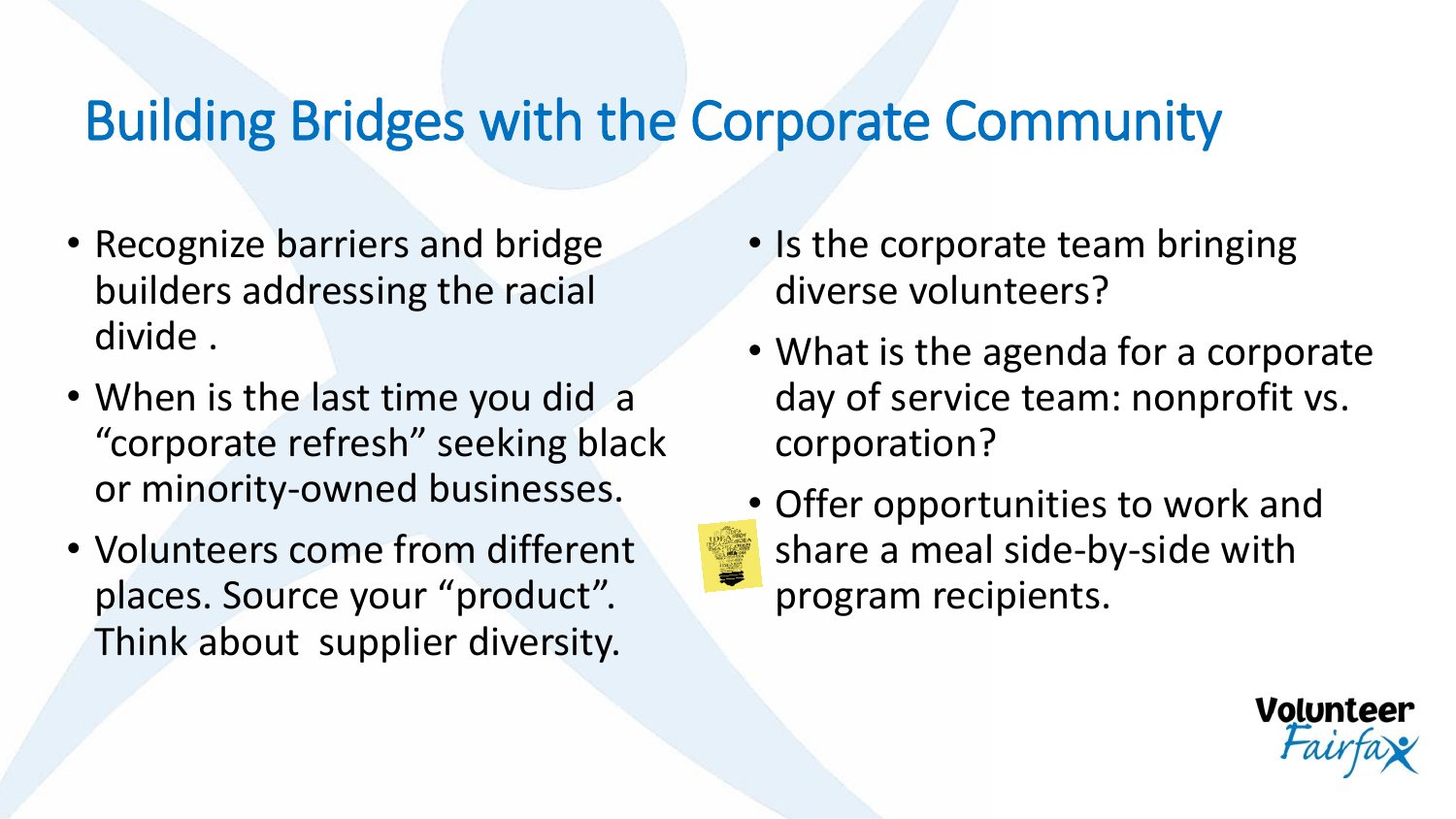#### Some Actions to be an Anti-Racist Ally

- Identifies and names racism directly.
- Takes on racism as a problem because it is personally offensive; it's a quest for justice rather than sense of guilt.
- People of color's experience of racism is not debatable; they are experts of their own experiences.
- Remaining silent, neutral or objective is a form of race privilege.
- Self-educate; don't expect a person of color to teach you.
- Be hyper-vigilant to speak out, but not hyper-arrogant.
- Understand aspects of your own privilege.
- Interrupt racist statements or behaviors whether or not a person of color is present or objects.

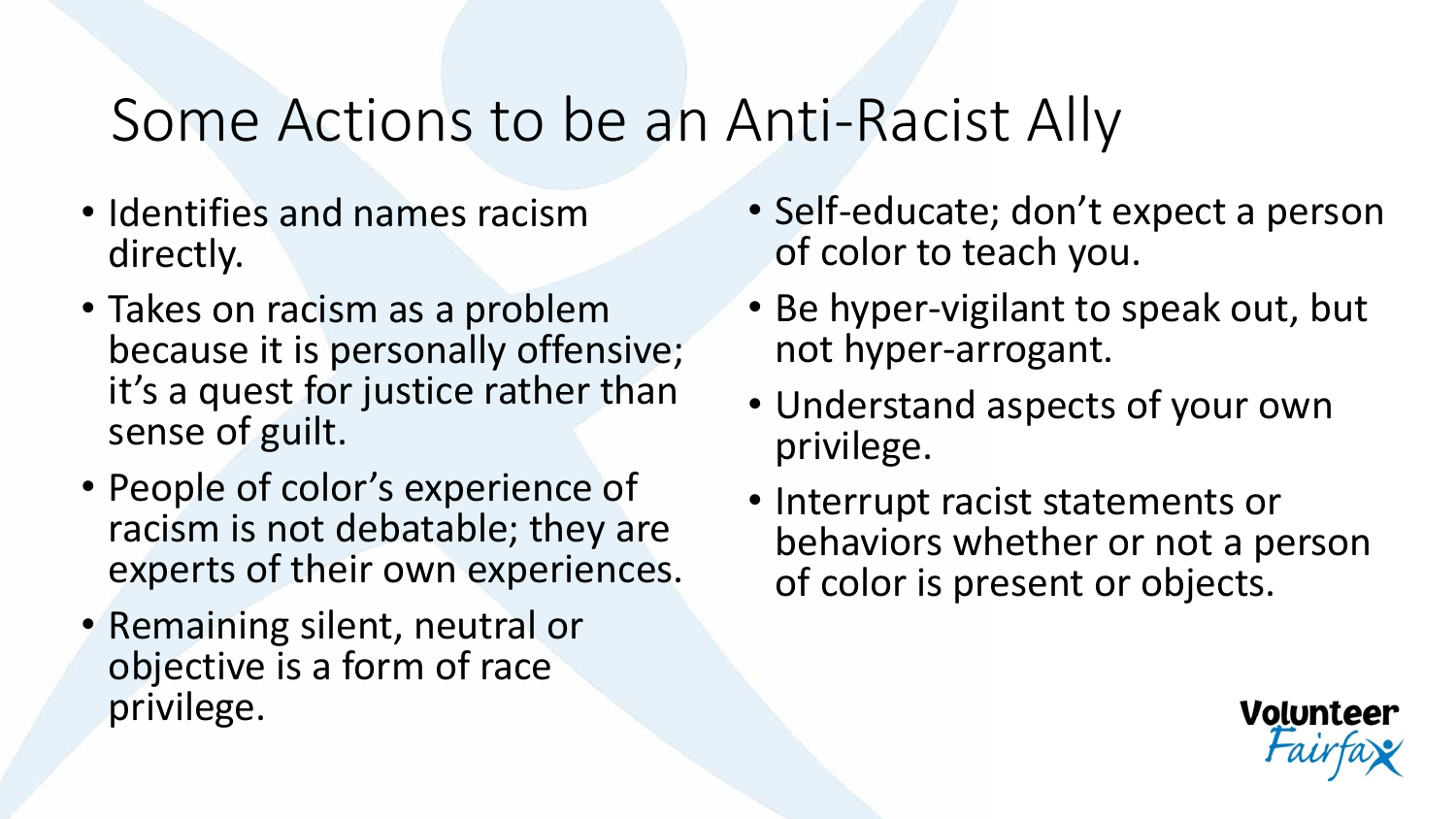## Actions Volunteer Managers can take to be an Anti-Racist Ally

- Say Black Lives Matter. Say no to racism and racist practices.
- Be the voice to your organizational power brokers.
- Token roles are unacceptable.
- Include implicit bias/cultural competency trainings for volunteers.
- Stay calendar-sensitive to selecting dates.
- Publications/website reflect diversity
- At an event or day of service, encourage all to wear name tags **IDEA AREA** (volunteers AND residents/clients).
	- Establish volunteer ears/active listeners (with intervention training).
- 
- Ask people from others cultures what it's like to volunteer in their own culture or home country.
	-
- Include anti-racism related questions in your reflection wrap-up

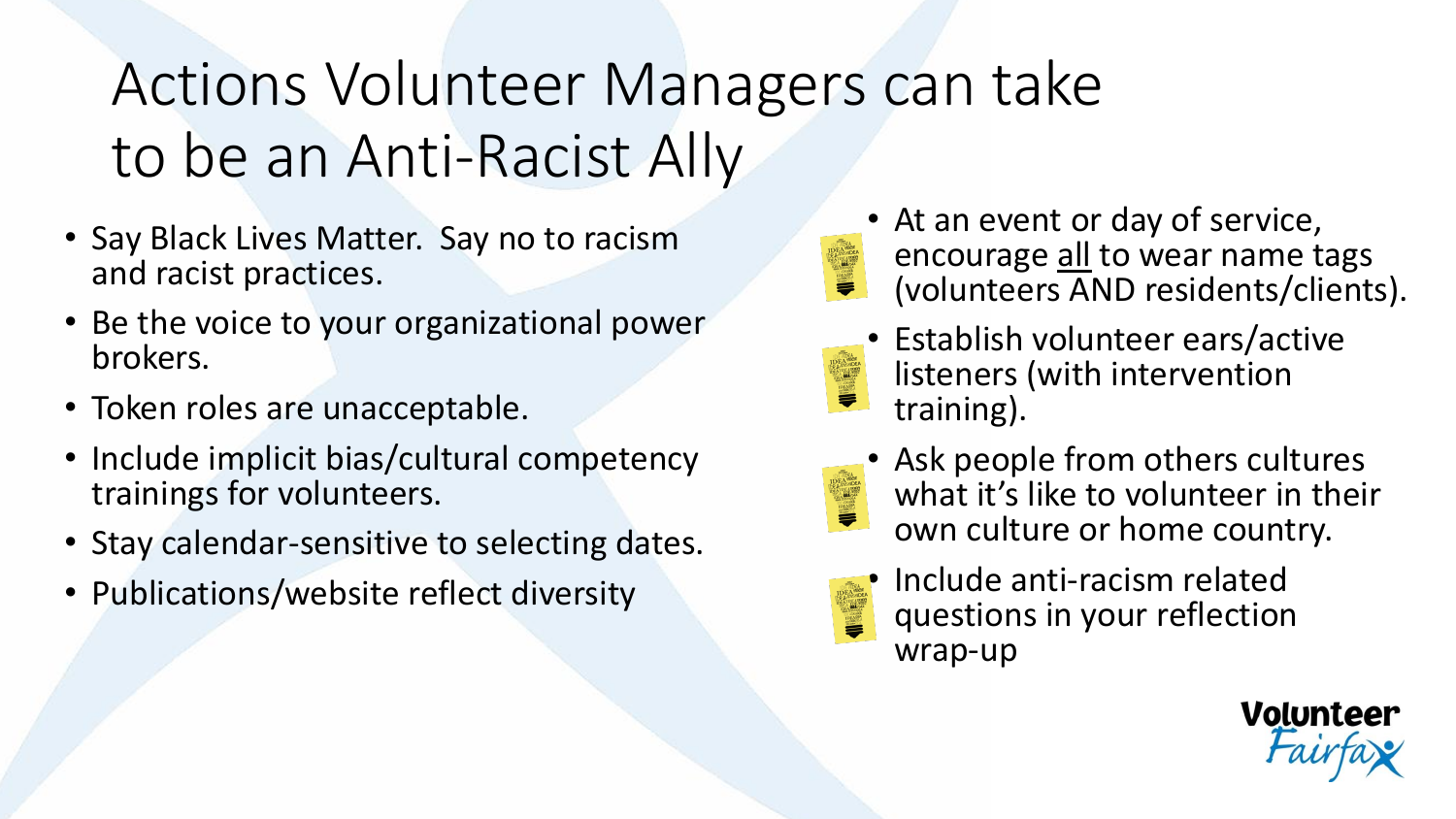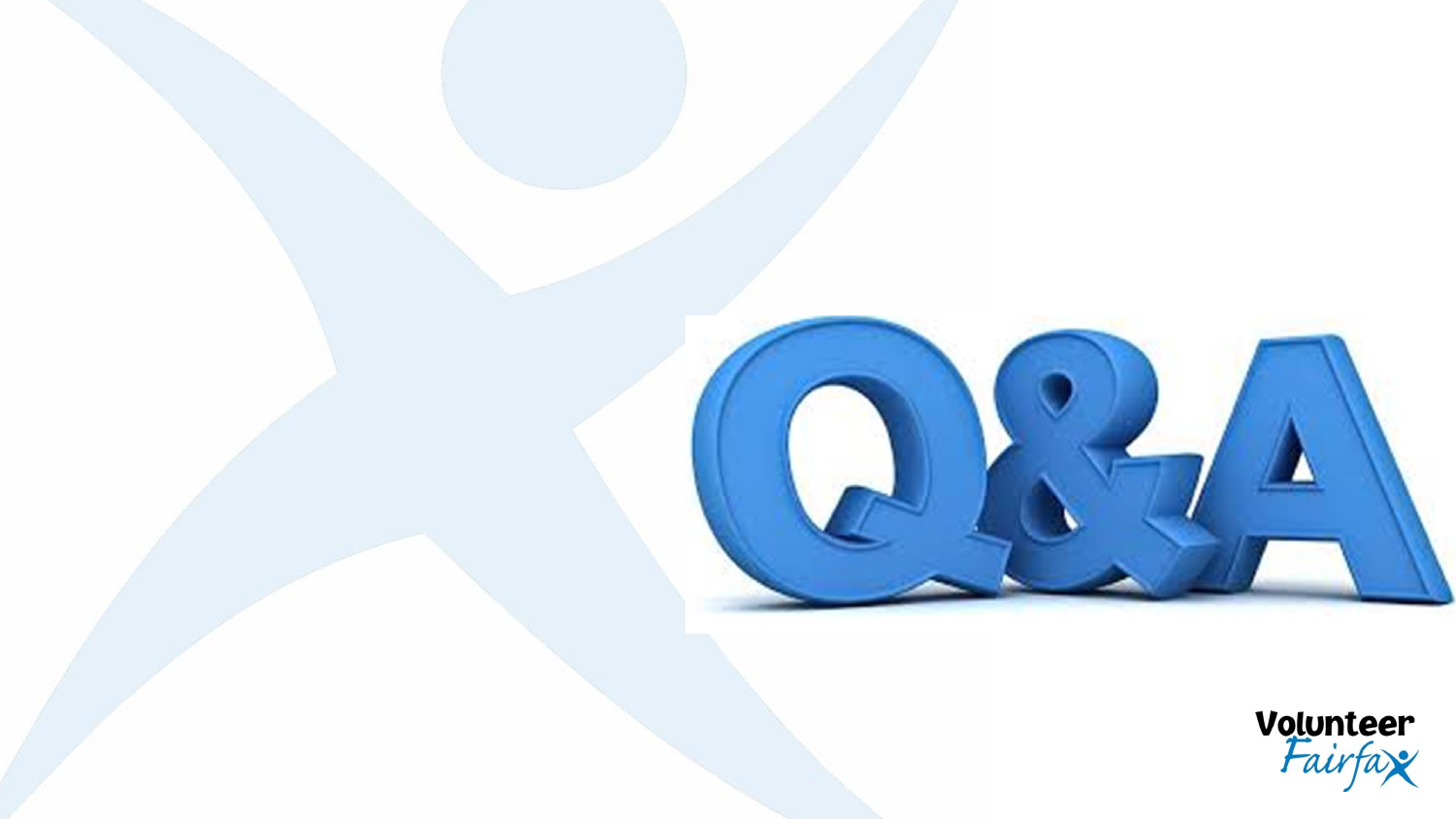Upcoming **FREE** Webinars from Volunteer Fairfax in June 2020

**Secrets of Successful Meetings Tuesday, June 23, 9:30 – 10:30 am** [https://VFjune232020.eventbrite.com](https://vfjune232020.eventbrite.com/)

**Volunteer Management Roundtable Tuesday, June 30, 9:30 - 10:30am** [https://VFjune302020.eventbrite.com](https://vfjune302020.eventbrite.com/) *More free webinars are planned for July 2020.* 

*Announcement will be made soon!*